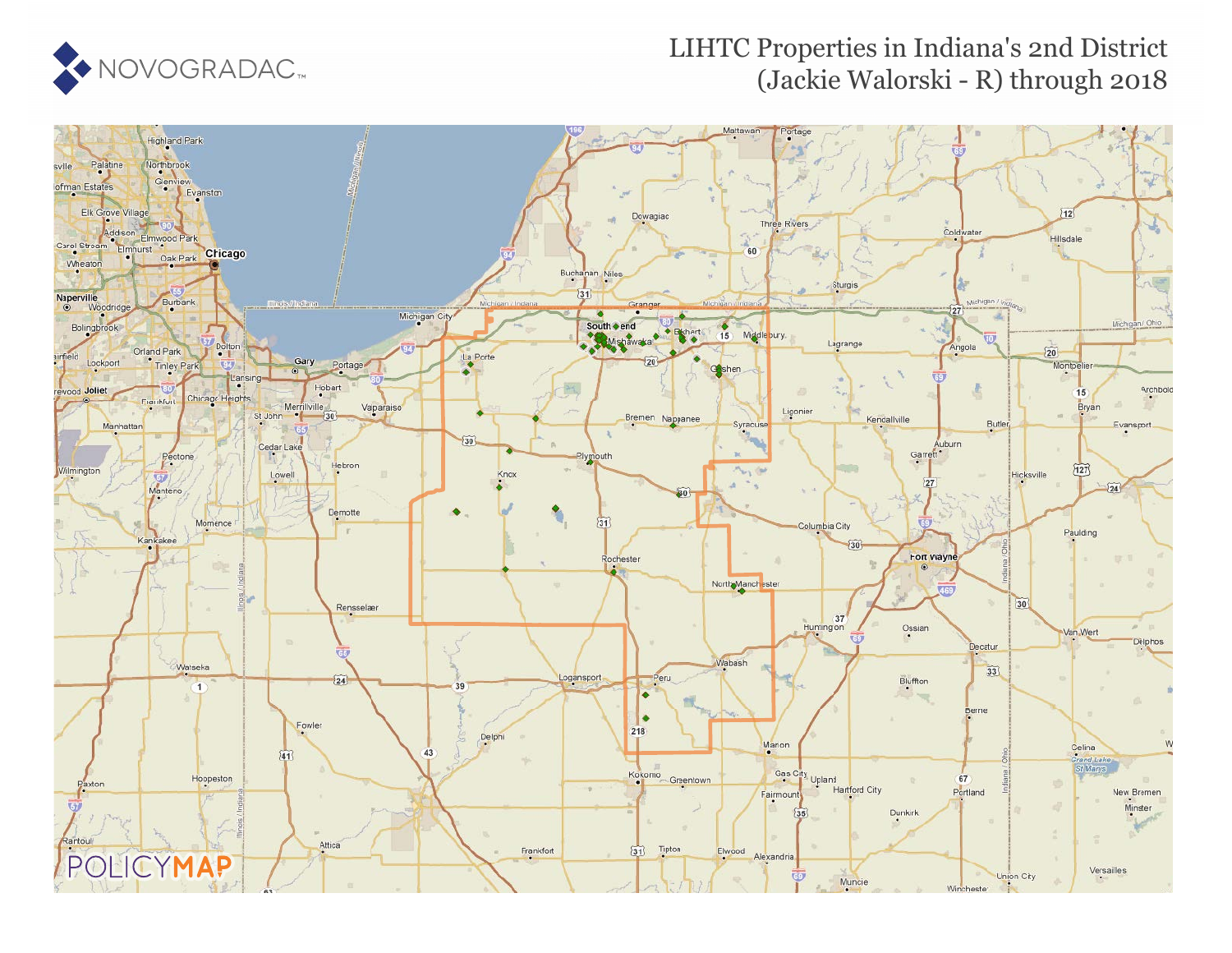| <b>Project Name</b>                                                         | <b>Address</b>                                            | City              | <b>State</b>                    | <b>Zip Code</b> | Nonprofit<br><b>Sponsor</b> | <b>Allocation</b><br><b>Year</b> | <b>Annual</b><br>Allocated<br><b>Amount</b> | <b>Year Placed<br/>in Service</b> | <b>Construction Type</b> | <b>Total</b><br><b>Units</b> | Low<br><b>Income</b><br><b>Units</b> | <b>Rent or</b><br><b>Income</b><br><b>Ceiling</b> | <b>Credit</b><br>Percentage       | Tax-<br><b>Exempt</b><br><b>Bond</b> | <b>HUD Multi-</b><br>Family<br><b>Financing/Rental</b><br><b>Assistance</b> |
|-----------------------------------------------------------------------------|-----------------------------------------------------------|-------------------|---------------------------------|-----------------|-----------------------------|----------------------------------|---------------------------------------------|-----------------------------------|--------------------------|------------------------------|--------------------------------------|---------------------------------------------------|-----------------------------------|--------------------------------------|-----------------------------------------------------------------------------|
| <b>DOGWOOD ESTATES</b><br>(WALKERTON: WEST<br><b>YORK</b><br>REDEVELOPMENT) | <b>611 LINCOLN DR WALKERTON</b>                           |                   | IN                              | 46574           |                             | Insufficient<br>Data             | $\$0$                                       | Insufficient<br>Data              | Not Indicated            | 40                           | $\bf{0}$                             |                                                   | Not<br>Indicated                  |                                      |                                                                             |
| <b>HAWKS ARTS &amp;</b><br>ENTERPRISE CENTER JEFFERSON ST                   | $214~\mathrm{W}$                                          | GOSHEN            | IN                              | 46526           |                             | 2013                             | $\$0$                                       | Insufficient<br>Data              | Not Indicated            | 33                           | $\bf{0}$                             |                                                   | Not<br>Indicated                  |                                      |                                                                             |
| HISTORIC RUSHTON<br><b>APTS</b>                                             | 501 W<br>WASHINGTON SOUTH BEND<br><b>ST</b>               |                   | IN                              | 46601           |                             | 2012                             | \$0                                         | Insufficient<br>Data              | Not Indicated            | 23                           | $\bf{0}$                             |                                                   | <b>Not</b><br>Indicated           |                                      |                                                                             |
| MISHAWAKA RIVER<br>CENTER APTS                                              | 402<br>LINCOLNWAY MISHAWAKA<br>W                          |                   | $\ensuremath{\text{IN}}$        | 46544           |                             | 2011                             | $\$0$                                       | Insufficient<br>Data              | Not Indicated            | 27                           | $\bf{0}$                             |                                                   | Not<br>Indicated                  |                                      |                                                                             |
| PARKVIEW TERRACE<br><b>APTS</b>                                             | 1110 DODGE<br>AVE                                         | <b>MISHAWAKA</b>  | IN                              | 46544           |                             | 2011                             | \$0                                         | Insufficient<br>Data              | Not Indicated            | 112                          | $\bf{0}$                             |                                                   | Not<br>Indicated                  |                                      |                                                                             |
| PRAIRIE APTS PHASE<br>П                                                     | 2630 PRAIRIE<br>AVE                                       | SOUTH BEND        | IN                              | 46614           |                             | Insufficient<br>Data             | $\$0$                                       | Insufficient<br>Data              | Not Indicated            | 96                           | $\bf{0}$                             |                                                   | Not<br>Indicated                  |                                      |                                                                             |
| <b>MADISON APTS</b>                                                         | $437\,\mathrm{N}\,\mathrm{NILES}$<br>$\operatorname{AVE}$ | <b>SOUTH BEND</b> | $\ensuremath{\text{IN}}$        | 46617           |                             | 1987                             | \$0                                         | 1987                              | Not Indicated            | 28                           | 28                                   |                                                   | Not<br>Indicated                  | No                                   |                                                                             |
| 617 N 3RD ST                                                                | 617 N THIRD ST GOSHEN                                     |                   | IN                              | 46528           |                             | 1988                             | \$0                                         | 1988                              | Not Indicated            | $\mathbf{2}$                 | $\mathbf{2}$                         |                                                   | Not<br>Indicated                  | No                                   |                                                                             |
| OAK VALLEY PLACE II                                                         | 1515 S HEATON KNOX<br><b>ST</b>                           |                   | IN                              | 46534           |                             | 1988                             | \$0                                         | 1988                              | Not Indicated            | 18                           | 18                                   |                                                   | Not<br>Indicated                  | No                                   |                                                                             |
| 128-30 S LAUREL ST                                                          | 128 LAUREL ST SOUTH BEND                                  |                   | IN                              | 46601           |                             | 1990                             | \$0                                         | 1989                              | Not Indicated            | $\boldsymbol{2}$             | $\boldsymbol{2}$                     |                                                   | Not<br>$\operatorname{Indicated}$ | No                                   |                                                                             |
| <b>MINT MILL MANOR</b>                                                      | 302 MAIN ST                                               | NORTH JUDSON IN   |                                 | 46366           |                             | 1989                             | \$0                                         | 1989                              | Not Indicated            | 16                           | 16                                   |                                                   | Not<br>Indicated                  | No                                   |                                                                             |
| <b>N ERN OAK HOMES</b>                                                      | 1008<br>CALIFORNIA<br>AVE                                 | <b>SOUTH BEND</b> | $\ensuremath{\text{IN}}\xspace$ | 46616           |                             | 1990                             | \$0                                         | 1990                              | Not Indicated            | $\mathbf{1}$                 | $\bf{0}$                             |                                                   | Not<br>Indicated                  | $\mathbf{N}\mathbf{o}$               |                                                                             |
| 1513 WEBSTER ST                                                             | 1513 WEBSTER<br>ST                                        | <b>SOUTH BEND</b> | $\;$ IN                         | 46613           |                             | 1990                             | $\$0$                                       | 1990                              | Not Indicated            | $\mathbf{1}$                 | $\bf{0}$                             |                                                   | Not<br>Indicated                  | $\mathbf{N}\mathbf{o}$               |                                                                             |

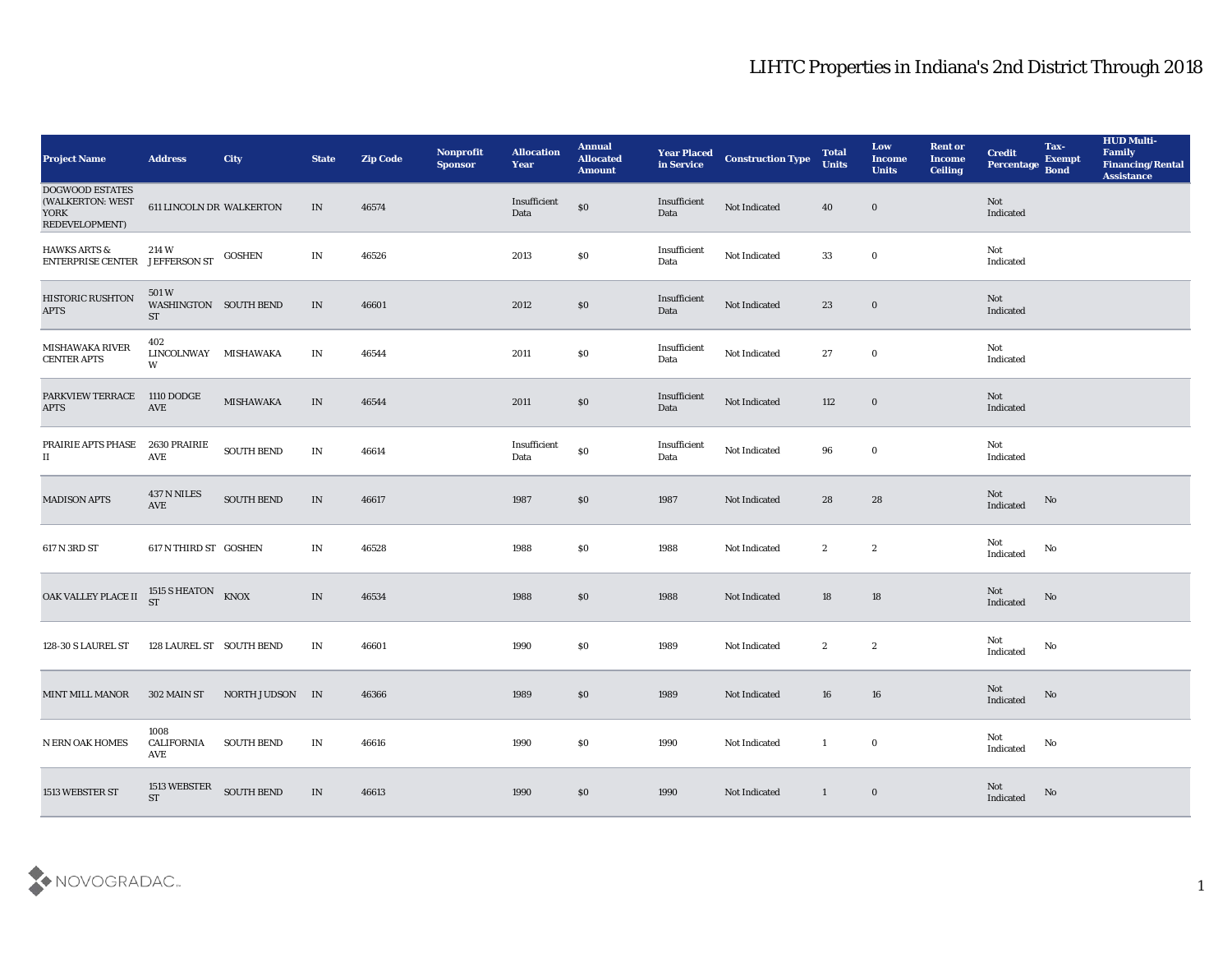| <b>Project Name</b>                      | <b>Address</b>                                                          | City                            | <b>State</b>                      | <b>Zip Code</b> | Nonprofit<br><b>Sponsor</b> | <b>Allocation</b><br>Year | <b>Annual</b><br><b>Allocated</b><br><b>Amount</b> | <b>Year Placed</b><br>in Service | <b>Construction Type</b> | <b>Total</b><br><b>Units</b> | Low<br>Income<br><b>Units</b> | <b>Rent or</b><br><b>Income</b><br><b>Ceiling</b>                                             | <b>Credit</b><br>Percentage Bond | Tax-<br><b>Exempt</b> | <b>HUD Multi-</b><br>Family<br><b>Financing/Rental</b><br><b>Assistance</b> |
|------------------------------------------|-------------------------------------------------------------------------|---------------------------------|-----------------------------------|-----------------|-----------------------------|---------------------------|----------------------------------------------------|----------------------------------|--------------------------|------------------------------|-------------------------------|-----------------------------------------------------------------------------------------------|----------------------------------|-----------------------|-----------------------------------------------------------------------------|
| 1517 WEBSTER ST                          | 1517 WEBSTER<br><b>ST</b>                                               | <b>SOUTH BEND</b>               | $\mathbf{IN}$                     | 46613           |                             | 1990                      | $\$0$                                              | 1990                             | Not Indicated            | $\mathbf{1}$                 | $\bf{0}$                      |                                                                                               | Not<br>Indicated                 | No                    |                                                                             |
| 528 BLAINE AVE                           | 528 BLAINE AVE SOUTH BEND                                               |                                 | IN                                | 46616           |                             | 1990                      | $\$0$                                              | 1990                             | Not Indicated            | $\mathbf{1}$                 | $\bf{0}$                      |                                                                                               | Not<br>Indicated                 | No                    |                                                                             |
| <b>HAMLET APTS</b>                       | 205 MAIN ST                                                             | HAMLET                          | IN                                | 46532           |                             | 1990                      | \$0                                                | 1990                             | Not Indicated            | 16                           | 16                            |                                                                                               | Not<br>Indicated                 | No                    |                                                                             |
| FOREST PLACE<br><b>SENIOR APTS</b>       | 660 FOREST PL CULVER                                                    |                                 | IN                                | 46511           |                             | 1990                      | \$0                                                | 1990                             | Not Indicated            | 24                           | 24                            | 60% AMGI                                                                                      | Not<br>Indicated                 | Yes                   |                                                                             |
| 826 DIAMOND AVE                          | 826 DIAMOND<br>AVE                                                      | <b>SOUTH BEND</b>               | IN                                | 46628           |                             | 1991                      | \$0                                                | 1991                             | Not Indicated            | $\mathbf{1}$                 | $\bf{0}$                      |                                                                                               | Not<br>Indicated                 | No                    |                                                                             |
| 1349 E DUBAIL AVE                        | $1349\,\mathrm{E}\,\mathrm{DUBAIL} \quad \mathrm{SOUTH}\,\mathrm{BEND}$ |                                 | IN                                | 46613           |                             | 1992                      | $\$0$                                              | 1992                             | Not Indicated            | $\mathbf{1}$                 | $\overline{1}$                | 50% AMGI                                                                                      | Not<br>Indicated                 | No                    |                                                                             |
| HISTORIC DUNBAR<br><b>CORNER</b>         | 118 N WALNUT SOUTH BEND<br><b>ST</b>                                    |                                 | IN                                | 46628           | Yes                         | 1990                      | $\$0$                                              | 1992                             | Not Indicated            | 15                           | 15                            |                                                                                               | Not<br>Indicated                 | No                    |                                                                             |
| BITTERSWEET POINTE HONEYSUCKLE MISHAWAKA | 406<br><b>LN</b>                                                        |                                 | IN                                | 46544           | $\rm\thinspace No$          | 1991                      | \$0                                                | 1993                             | Not Indicated            | 116                          | 116                           |                                                                                               | Not<br>Indicated                 | No                    |                                                                             |
| RETIRED TIGERS APTS 320 W MAIN ST WARSAW |                                                                         |                                 | IN                                | 46580           | No                          | 1992                      | \$0                                                | 1993                             | <b>Not Indicated</b>     | 82                           | 82                            |                                                                                               | Not<br>Indicated                 | No                    |                                                                             |
| <b>WEST WASHINGTON</b><br><b>HOMES</b>   | 118 N WALNUT SOUTH BEND<br>${\rm ST}$                                   |                                 | IN                                | 46628           | No                          | 1991                      | $\$0$                                              | 1993                             | Not Indicated            | 65                           | 65                            |                                                                                               | Not<br>Indicated                 | No                    |                                                                             |
| <b>CENTRAL HIGH</b>                      | 330 W COLFAX SOUTH BEND<br>AVE                                          |                                 | IN                                | 46601           |                             | 1993                      | \$0                                                | 1994                             | Not Indicated            | 106                          | 81                            | 60% AMGI                                                                                      | Not<br>Indicated                 | No                    |                                                                             |
| MONROE PARK APTS                         | 526 FELLOWS<br>ST SOUTH BEND                                            |                                 | $\ensuremath{\text{\textbf{IN}}}$ | 46601           |                             | 1992                      | $\$0$                                              | 1994                             | Not Indicated            | $57\,$                       | $57\,$                        | $60\% \, \mathrm{AMGI} \quad \begin{array}{c} \mathrm{Not} \\ \mathrm{Indicated} \end{array}$ |                                  | No                    |                                                                             |
| OAK MANOR APTS                           |                                                                         | 113 MARYLAND NORTH JUDSON IN ST |                                   | 46366           | ${\bf No}$                  | 1993                      | $\$0$                                              | 1994                             | Not Indicated            | 24                           | $\bf 24$                      |                                                                                               | Not<br>Indicated                 | $\mathbf {No}$        |                                                                             |

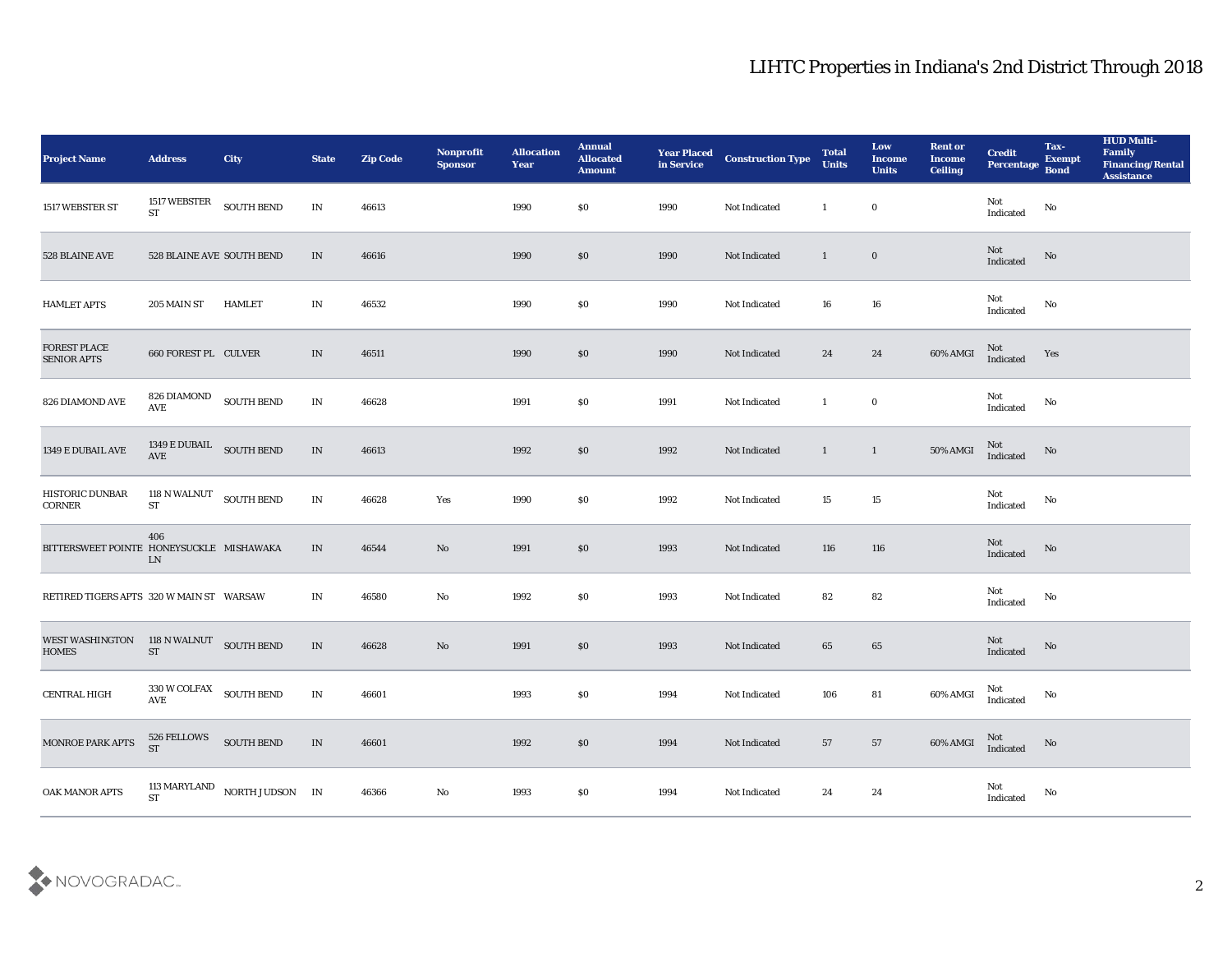| <b>Project Name</b>                         | <b>Address</b>                          | City                              | <b>State</b>                    | <b>Zip Code</b> | Nonprofit<br><b>Sponsor</b> | <b>Allocation</b><br><b>Year</b> | <b>Annual</b><br><b>Allocated</b><br><b>Amount</b> | <b>Year Placed</b><br>in Service | <b>Construction Type</b> | <b>Total</b><br><b>Units</b> | Low<br><b>Income</b><br><b>Units</b> | <b>Rent or</b><br><b>Income</b><br><b>Ceiling</b> | <b>Credit</b><br>Percentage Bond | Tax-<br><b>Exempt</b> | <b>HUD Multi-</b><br>Family<br><b>Financing/Rental</b><br><b>Assistance</b> |
|---------------------------------------------|-----------------------------------------|-----------------------------------|---------------------------------|-----------------|-----------------------------|----------------------------------|----------------------------------------------------|----------------------------------|--------------------------|------------------------------|--------------------------------------|---------------------------------------------------|----------------------------------|-----------------------|-----------------------------------------------------------------------------|
| PLAZA MEADOWS<br><b>APTS</b>                | 624 FOREST PL CULVER                    |                                   | IN                              | 46511           |                             | 1992                             | \$0                                                | 1994                             | Not Indicated            | 20                           | 20                                   | 60% AMGI                                          | Not<br>Indicated                 | No                    |                                                                             |
| STEPHENSON MILLS                            | 322 E COLFAX SOUTH BEND<br>AVE          |                                   | IN                              | 46617           | Yes                         | 1994                             | \$0                                                | 1994                             | Not Indicated            | 39                           | 13                                   |                                                   | Not<br>Indicated                 | No                    |                                                                             |
| 107 S WILLIAM ST                            | 107 S WILLIAM SOUTH BEND<br><b>ST</b>   |                                   | $\;$ IN                         | 46601           | $\mathbf{N}\mathbf{o}$      | 1991                             | $\$0$                                              | 1994                             | Not Indicated            | $\mathbf{2}$                 | $\boldsymbol{2}$                     |                                                   | Not<br>Indicated                 | No                    |                                                                             |
| DEER CREEKE APTS I                          | 2801 TOLEDO<br>RD                       | <b>ELKHART</b>                    | $\ensuremath{\text{IN}}\xspace$ | 46516           | $\mathbf{N}\mathbf{o}$      | 1995                             | \$0                                                | 1995                             | Not Indicated            | 108                          | 108                                  |                                                   | $70\,\%$ present $\,$ No value   |                       |                                                                             |
| ARBOR RIDGE APTS                            | 413 ARBOR CT                            | <b>GOSHEN</b>                     | IN                              | 46528           |                             | 1998                             | \$0                                                | 1999                             | Not Indicated            | 75                           | 72                                   |                                                   | $70\,\%$ present $\,$ No value   |                       |                                                                             |
| CLEAR CREEK APTS                            | <b>1001 CLEAR</b><br><b>CREEK TRAIL</b> | <b>NORTH</b><br><b>MANCHESTER</b> | IN                              | 46962           |                             | 1998                             | \$0                                                | 1999                             | Not Indicated            | 64                           | 64                                   | 60% AMGI                                          | Not<br>Indicated                 | No                    |                                                                             |
| <b>FARMINGTON</b><br><b>ESTATES</b>         | 2920 S HILLTOP PERU<br>DR               |                                   | $\ensuremath{\text{IN}}$        | 46970           |                             | 1999                             | $\$0$                                              | 2000                             | Not Indicated            | 48                           | 48                                   |                                                   | Not<br>Indicated                 | No                    |                                                                             |
| <b>ARBORS AT</b><br><b>IRONWOOD APTS II</b> | 1310 BLOSSOM<br>DR                      | <b>MISHAWAKA</b>                  | IN                              | 46544           |                             | 2000                             | \$0                                                | 2001                             | Not Indicated            | 40                           | 40                                   | 60% AMGI                                          | Not<br>Indicated                 | No                    |                                                                             |
| <b>GOLDEN OAKS</b><br><b>VILLAGE</b>        | 5150 HAMLIN<br><b>CT</b>                | SOUTH BEND                        | $\ensuremath{\text{IN}}$        | 46637           | $\rm\thinspace No$          | 1993                             | \$0                                                | 1995                             | Not Indicated            | 64                           | 64                                   |                                                   | $70\,\%$ present $\,$ No value   |                       |                                                                             |
| HOMESTEAD APTS                              | 502<br>BLOOMINGDAL BRISTOL<br>E DR      |                                   | $\ensuremath{\text{IN}}$        | 46507           | $\mathbf{N}\mathbf{o}$      | 1994                             | \$0                                                | 1995                             | Not Indicated            | 24                           | 24                                   |                                                   | $30\,\%$ present $\,$ No value   |                       |                                                                             |
| DEER CREEKE APTS II                         | 2801 TOLEDO<br>RD                       | <b>ELKHART</b>                    | IN                              | 46516           | No                          | 1996                             | \$0                                                | 1996                             | Not Indicated            | 62                           | 62                                   |                                                   | $70\,\%$ present $\,$ No value   |                       |                                                                             |
| <b>DUNEDIN APTS PHASE</b><br>$\mathbf{I}$   | 53880<br>GENERATIONS SOUTH BEND<br>DR   |                                   | $\ensuremath{\text{IN}}$        | 46635           | Yes                         | 1995                             | $\$0$                                              | 1996                             | Not Indicated            | ${\bf 84}$                   | ${\bf 84}$                           |                                                   | $70\,\%$ present $\,$ No value   |                       |                                                                             |
| CARRIAGE GREEN<br><b>APTS</b>               | 1280 DORA LN PLYMOUTH                   |                                   | IN                              | 46563           | $\mathbf{N}\mathbf{o}$      | 1996                             | \$0                                                | 1997                             | Not Indicated            | 80                           | ${\bf 80}$                           |                                                   | $70\,\%$ present $\,$ No value   |                       |                                                                             |

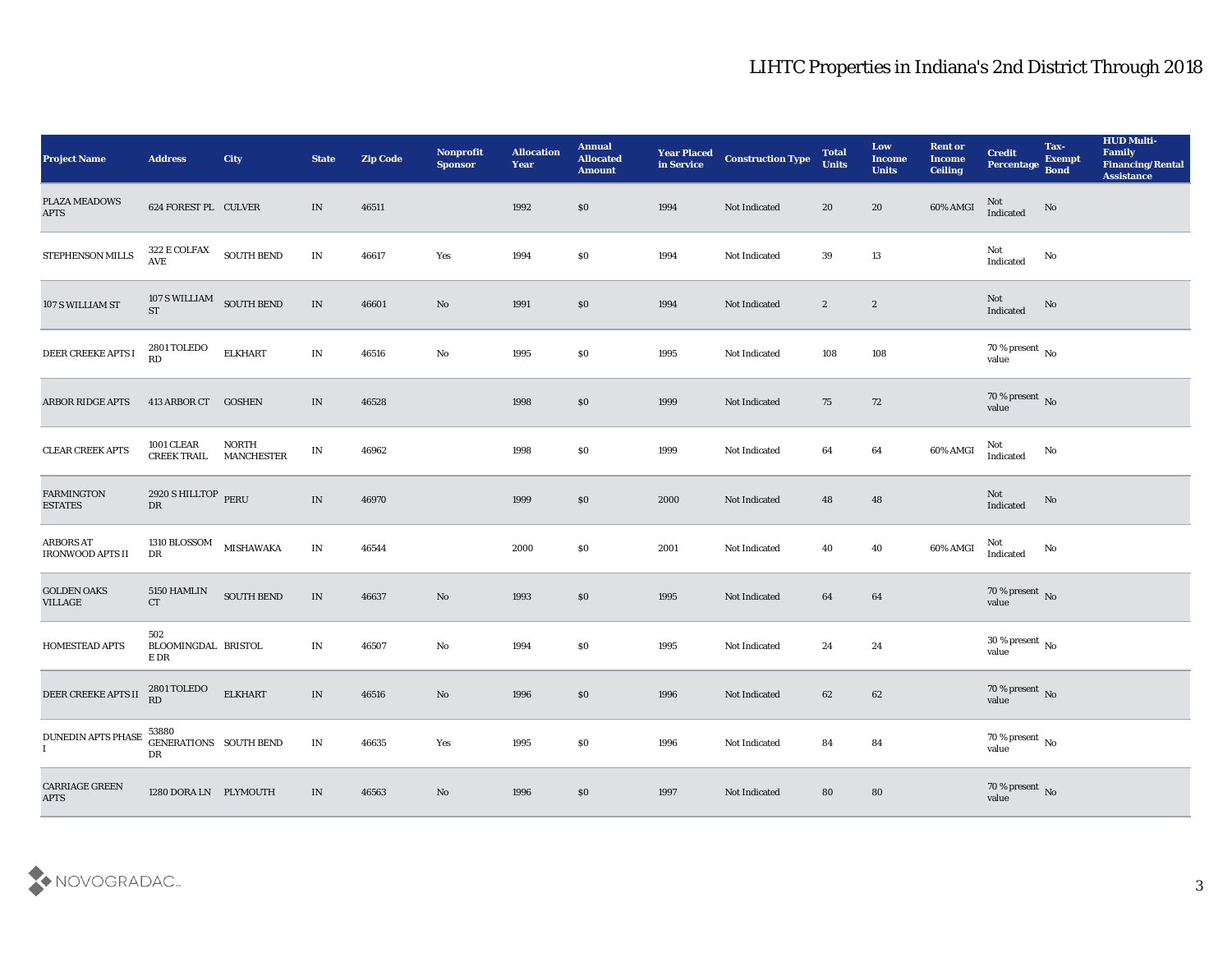| <b>Project Name</b>                           | <b>Address</b>                              | City                              | <b>State</b>             | <b>Zip Code</b> | Nonprofit<br><b>Sponsor</b> | <b>Allocation</b><br><b>Year</b> | <b>Annual</b><br><b>Allocated</b><br><b>Amount</b> | <b>Year Placed<br/>in Service</b> | <b>Construction Type</b> | <b>Total</b><br><b>Units</b> | Low<br><b>Income</b><br><b>Units</b> | <b>Rent or</b><br><b>Income</b><br><b>Ceiling</b> | <b>Credit</b><br>Percentage Bond                  | Tax-<br><b>Exempt</b>  | <b>HUD Multi-</b><br>Family<br><b>Financing/Rental</b><br>Assistance |
|-----------------------------------------------|---------------------------------------------|-----------------------------------|--------------------------|-----------------|-----------------------------|----------------------------------|----------------------------------------------------|-----------------------------------|--------------------------|------------------------------|--------------------------------------|---------------------------------------------------|---------------------------------------------------|------------------------|----------------------------------------------------------------------|
| THE ROBERTSON'S<br><b>BUILDING</b>            | $211$ S MICHIGAN $_{\rm SOUTH\ BEND}$<br>ST |                                   | $\mathbf{IN}$            | 46601           |                             | 1996                             | $\$0$                                              | 1997                              | Not Indicated            | 92                           | 80                                   |                                                   | Not<br>Indicated                                  | No                     |                                                                      |
| THE RUMELY                                    | 800 MICHIGAN LA PORTE<br>AVE                |                                   | IN                       | 46350           |                             | 1995                             | \$0                                                | 1997                              | Not Indicated            | 80                           | ${\bf 80}$                           |                                                   | Not<br>Indicated                                  | No                     |                                                                      |
| DUNEDIN APTS PHASE<br>$\rm II$                | 53880<br>GENERATIONS SOUTH BEND<br>DR       |                                   | $\ensuremath{\text{IN}}$ | 46635           |                             | 1997                             | \$0                                                | 1998                              | Not Indicated            | 84                           | 84                                   | 60% AMGI                                          | Not<br>Indicated                                  | No                     |                                                                      |
| <b>FELLOWSHIP APTS</b>                        | 301<br><b>FELLOWSHIP</b><br>DR              | <b>NORTH</b><br><b>MANCHESTER</b> | $\ensuremath{\text{IN}}$ | 46962           |                             | 1998                             | \$0                                                | 1998                              | Not Indicated            | 24                           | 24                                   |                                                   | $70\,\%$ present $\,$ No value                    |                        |                                                                      |
| KINGSFORD HEIGHTS<br><b>APTS</b>              | 509 CURTISS RD KINGSFORD<br>HEIGHTS         |                                   | $\ensuremath{\text{IN}}$ | 46346           | $\mathbf {No}$              | 1997                             | \$0                                                | 1998                              | Not Indicated            | 28                           | 28                                   | 50% AMGI                                          | $30\,\%$ present $\,$ No value                    |                        |                                                                      |
| CORNERSTONE                                   | 500 S MAIN ST ELKHART                       |                                   | IN                       | 46516           |                             | 1997                             | \$0                                                | 1998                              | Not Indicated            | 83                           | 83                                   |                                                   | $70\,\%$ present $\,$ No value                    |                        |                                                                      |
| <b>RIVERWOOD</b><br>COMMONS                   | $342$ E $$\tt GALBREATH\,DR$$ WINAMAC       |                                   | IN                       | 46996           |                             | 2000                             | \$0                                                | 2001                              | Not Indicated            | 24                           | 24                                   |                                                   | Not<br>Indicated                                  | No                     |                                                                      |
| <b>ARBORS AT</b><br><b>IRONWOOD APTS I</b>    | 1310 BLOSSOM<br>DR                          | <b>MISHAWAKA</b>                  | $\ensuremath{\text{IN}}$ | 46544           | $\mathbf{N}\mathbf{o}$      | 2000                             | \$0                                                | 2001                              | Not Indicated            | 88                           | 88                                   |                                                   | $70\,\%$ present $\,$ No value                    |                        |                                                                      |
| TOWN & COUNTRY                                | 1221 GEORGIA<br><b>BLVD</b>                 | <b>ELKHART</b>                    | $\ensuremath{\text{IN}}$ | 46514           |                             | 2001                             | $\$0$                                              | 2002                              | Not Indicated            | 72                           | $72\,$                               | 60% AMGI                                          | Not<br>$\label{lem:indicated} \textbf{Indicated}$ | No                     |                                                                      |
| <b>OVERLOOK</b>                               | <b>58720 VISTA</b><br><b>BLVD</b>           | <b>ELKHART</b>                    | IN                       | 46517           |                             | 2000                             | \$0                                                | 2002                              | Not Indicated            | 188                          | 188                                  | 60% AMGI                                          | Not<br>Indicated                                  | Yes                    |                                                                      |
| <b>ARBORS AT</b><br><b>BELLEVILLE PARK I</b>  | 23291<br>BELLEVILLE<br>CIR                  | <b>SOUTH BEND</b>                 | IN                       | 46619           | $\mathbf{N}\mathbf{o}$      | 2002                             | \$0                                                | 2003                              | Not Indicated            | 104                          | 104                                  |                                                   | Not<br>Indicated                                  | No                     |                                                                      |
| <b>ARBORS AT</b><br><b>RIVERBEND</b>          | 55752 ASH RD                                | <b>OSCEOLA</b>                    | $\ensuremath{\text{IN}}$ | 46561           | $\rm\thinspace No$          | 2004                             | $\$0$                                              | 2003                              | Not Indicated            | 184                          | 184                                  |                                                   | Not<br>Indicated                                  | Yes                    |                                                                      |
| ASHTON PINES PHASE 4353 BALSAM<br>$\mathbf I$ | FIR LN                                      | <b>ELKHART</b>                    | $\mathbf{IN}$            | 46517           | $\mathbf {No}$              | 2001                             | $\$0$                                              | 2003                              | Not Indicated            | $\bf 144$                    | 106                                  |                                                   | Not<br>Indicated                                  | $\mathbf{N}\mathbf{o}$ |                                                                      |

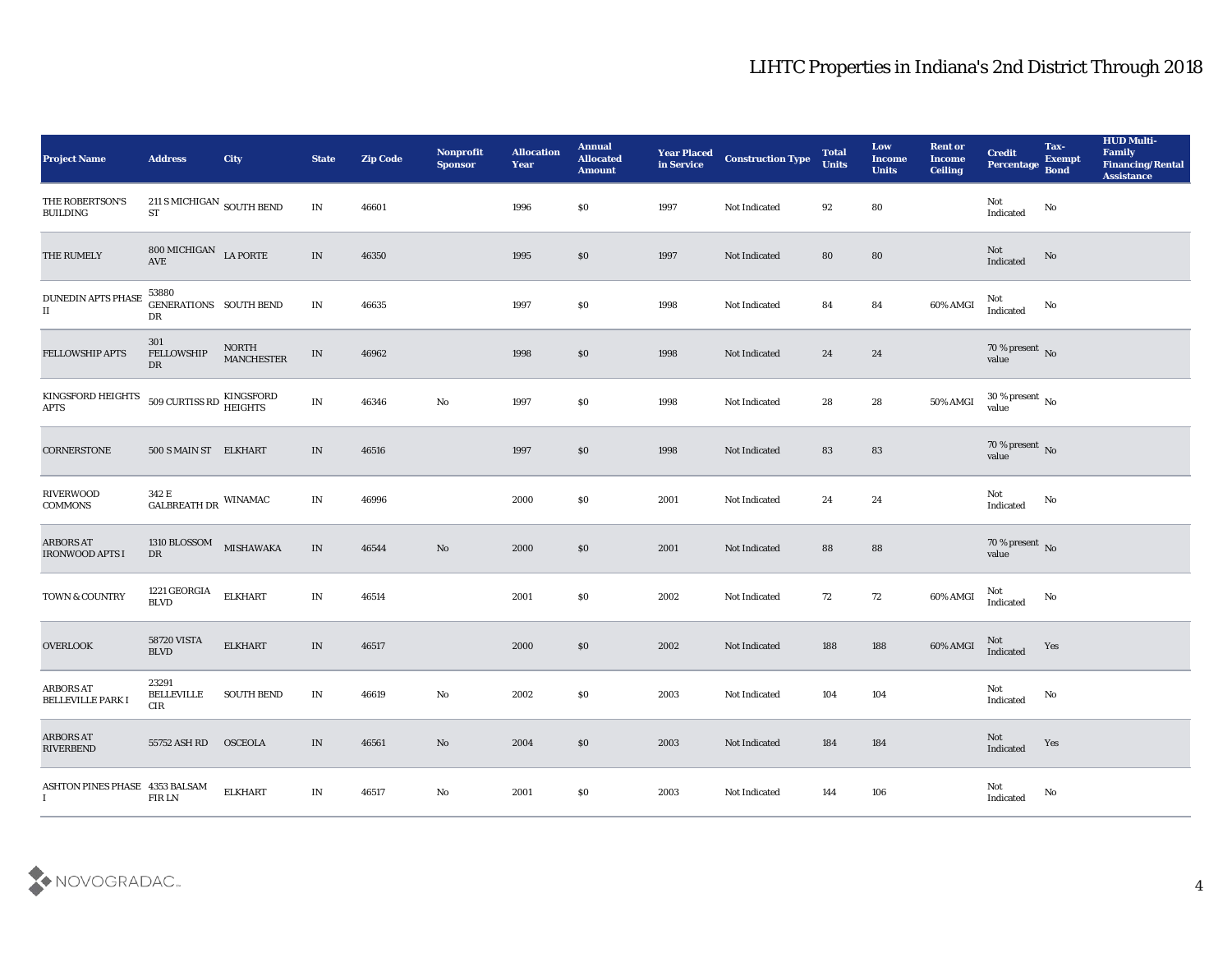| <b>Project Name</b>                            | <b>Address</b>                             | City              | <b>State</b>                    | <b>Zip Code</b> | Nonprofit<br><b>Sponsor</b> | <b>Allocation</b><br><b>Year</b> | <b>Annual</b><br><b>Allocated</b><br><b>Amount</b> | <b>Year Placed</b><br>in Service | <b>Construction Type</b> | <b>Total</b><br><b>Units</b> | Low<br><b>Income</b><br><b>Units</b> | <b>Rent or</b><br><b>Income</b><br><b>Ceiling</b> | <b>Credit</b><br><b>Percentage</b> | Tax-<br><b>Exempt</b><br><b>Bond</b> | <b>HUD Multi-</b><br>Family<br><b>Financing/Rental</b><br><b>Assistance</b> |
|------------------------------------------------|--------------------------------------------|-------------------|---------------------------------|-----------------|-----------------------------|----------------------------------|----------------------------------------------------|----------------------------------|--------------------------|------------------------------|--------------------------------------|---------------------------------------------------|------------------------------------|--------------------------------------|-----------------------------------------------------------------------------|
| MAIN STREET MANOR 401 N MAIN ST NAPPANEE       |                                            |                   | IN                              | 46550           | No                          | 2001                             | $\$0$                                              | 2003                             | Not Indicated            | 22                           | 22                                   |                                                   | Not<br>Indicated                   | No                                   |                                                                             |
| ST JOSEPH COUNTY<br>YWCA RESIDENCE             | 1102 FELLOWS<br>ST                         | <b>SOUTH BEND</b> | IN                              | 46601           | Yes                         | 2003                             | \$0                                                | 2003                             | Not Indicated            | 30                           | 26                                   |                                                   | Not<br>Indicated                   | No                                   |                                                                             |
| <b>ARBORS AT</b><br><b>BELLEVILLE PARK II</b>  | 23291<br><b>BELLEVILLE</b><br>CIR          | <b>SOUTH BEND</b> | $\ensuremath{\text{IN}}$        | 46619           | No                          | 2003                             | \$0                                                | 2004                             | Not Indicated            | 64                           | 64                                   |                                                   | $70\,\%$ present $\,$ No value     |                                      |                                                                             |
| <b>FARMINGTON</b><br><b>ESTATES PHASE II</b>   | 2841 S HILLTOP PERU<br>${\rm DR}$          |                   | $\ensuremath{\text{IN}}$        | 46970           | $\rm\thinspace No$          | 2002                             | \$0                                                | 2004                             | <b>Not Indicated</b>     | 48                           | 48                                   |                                                   | $70\,\%$ present $\,$ No value     |                                      |                                                                             |
| <b>NORTH LAKE APTS</b>                         | 25800<br>BROOKSTREAM ELKHART<br><b>CIR</b> |                   | IN                              | 46514           |                             | 2002                             | \$0                                                | 2004                             | Not Indicated            | 192                          | 167                                  | 60% AMGI                                          | $\rm Not$ Indicated                | Yes                                  |                                                                             |
| <b>MAPLE TREE APTS I</b>                       | 1405 W 18TH ST LA PORTE                    |                   | IN                              | 46350           |                             | 2003                             | \$0                                                | 2005                             | Not Indicated            | 68                           | 68                                   | 60% AMGI                                          | Not<br>Indicated                   | No                                   |                                                                             |
| ARBOR WOODS APTS                               | $500$ MITCHELL ROCHESTER DR                |                   | $\ensuremath{\text{IN}}$        | 46975           |                             | 2004                             | \$0                                                | 2006                             | Not Indicated            | 56                           | 56                                   | 60% AMGI                                          | Not<br>Indicated                   | No                                   |                                                                             |
| HOPE TRANSITIONAL<br>HOUSING                   | 432 S<br><b>LAFAYETTE</b><br><b>BLVD</b>   | <b>SOUTH BEND</b> | IN                              | 46601           |                             | 2004                             | \$0                                                | 2006                             | Not Indicated            | 22                           | 22                                   |                                                   | Not<br>Indicated                   | No                                   |                                                                             |
| <b>MAPLE TREE APTS II</b>                      | 1405 W 18TH ST LA PORTE                    |                   | IN                              | 46350           |                             | 2005                             | \$0                                                | 2006                             | Not Indicated            | 92                           | 81                                   |                                                   | Not<br>Indicated                   | No                                   |                                                                             |
| <b>ARBORS AT</b><br><b>BELLEVILLE PARK III</b> | 23291<br><b>BELLEVILLE</b><br>CIR          | <b>SOUTH BEND</b> | IN                              | 46619           |                             | 2007                             | \$0                                                | 2007                             | <b>Not Indicated</b>     | 40                           | 38                                   | 60% AMGI                                          | Not<br>Indicated                   | No                                   |                                                                             |
| <b>LINCOLN AVENUE</b><br><b>REDEVELOPMENT</b>  | 112 E LINCOLN<br>AVE                       | <b>GOSHEN</b>     | IN                              | 46528           |                             | 2007                             | \$0                                                | 2007                             | Not Indicated            | 28                           | 28                                   | 60% AMGI                                          | Not<br>Indicated                   | No                                   |                                                                             |
| PRAIRIE APTS PHASE I                           | 2630 PRAIRIE<br>AVE                        | <b>SOUTH BEND</b> | $\mathbf{IN}$                   | 46614           | $\mathbf {No}$              | 2007                             | \$800,000                                          | 2008                             | New Construction         | 108                          | 108                                  | 60% AMGI                                          | $70\,\%$ present $\,$ No value     |                                      |                                                                             |
| ROOSEVELT CENTER                               | $215\to$ INDIANA<br>$\operatorname{AVE}$   | <b>ELKHART</b>    | $\ensuremath{\text{IN}}\xspace$ | 46516           |                             | 2008                             | \$410,165                                          | 2008                             | Acquisition and Rehab 35 |                              | 33                                   | 60% AMGI                                          | $70\,\%$ present $\,$ No value     |                                      |                                                                             |

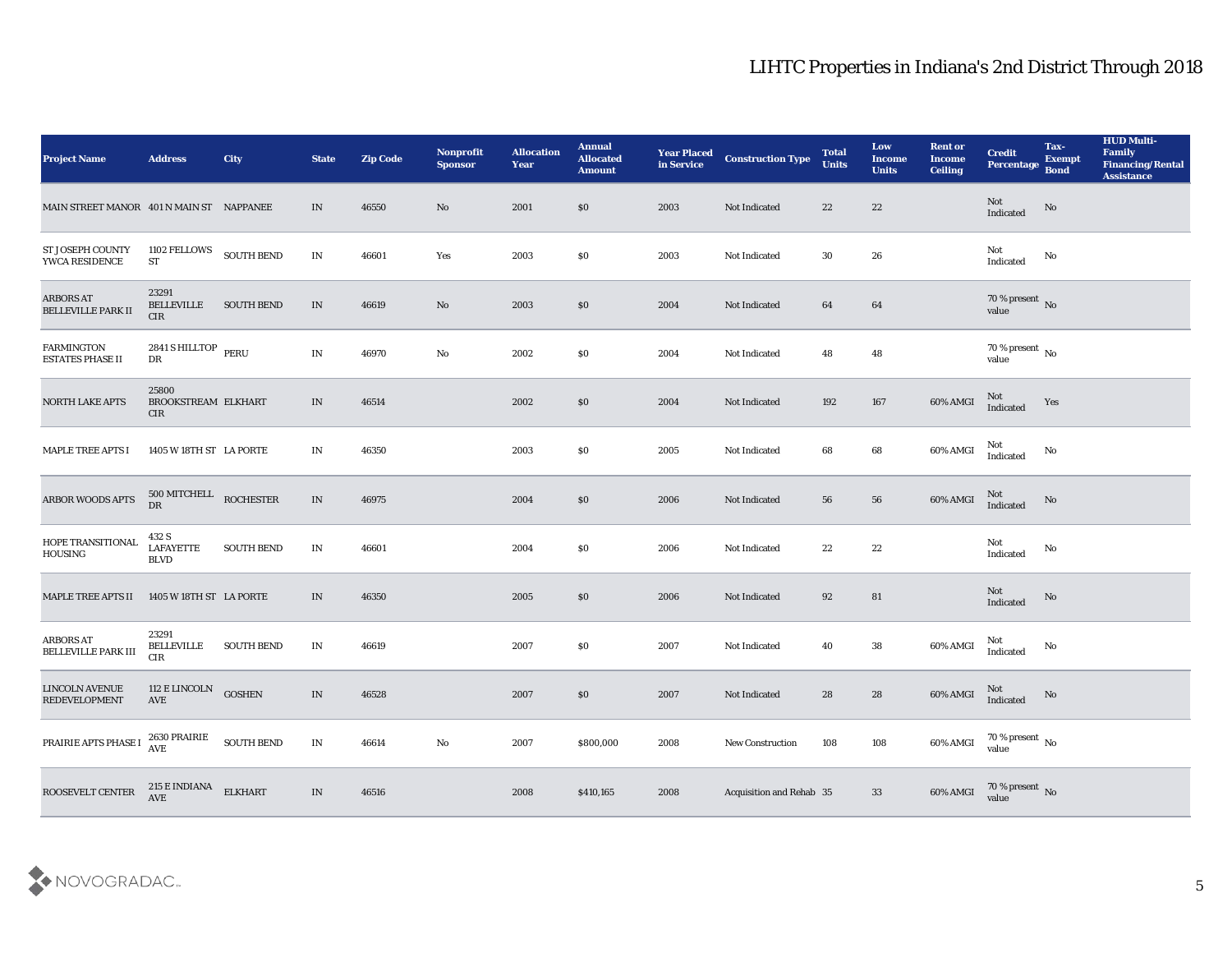| <b>Project Name</b>                                                   | <b>Address</b>                            | City              | <b>State</b>             | <b>Zip Code</b> | <b>Nonprofit</b><br><b>Sponsor</b> | <b>Allocation</b><br><b>Year</b> | <b>Annual</b><br><b>Allocated</b><br><b>Amount</b> | <b>Year Placed</b><br>in Service | <b>Construction Type</b>        | <b>Total</b><br><b>Units</b> | Low<br><b>Income</b><br><b>Units</b> | <b>Rent or</b><br><b>Income</b><br><b>Ceiling</b> | <b>Credit</b><br><b>Percentage</b>          | Tax-<br><b>Exempt</b><br><b>Bond</b> | <b>HUD Multi-</b><br>Family<br><b>Financing/Rental</b><br><b>Assistance</b> |
|-----------------------------------------------------------------------|-------------------------------------------|-------------------|--------------------------|-----------------|------------------------------------|----------------------------------|----------------------------------------------------|----------------------------------|---------------------------------|------------------------------|--------------------------------------|---------------------------------------------------|---------------------------------------------|--------------------------------------|-----------------------------------------------------------------------------|
| THE PRESERVE AT FIR $\,$ 2705 SPICER LN $\,$ MISHAWAKA<br><b>ROAD</b> |                                           |                   | $\mathbf{IN}$            | 46545           | No                                 | 2006                             | \$800,000                                          | 2008                             | <b>New Construction</b>         | 144                          | 122                                  | 60% AMGI                                          | 70 % present $\,$ No $\,$<br>value          |                                      |                                                                             |
| THE WATER TOWER<br><b>PLACE APTS</b>                                  | 320 LA SALLE<br><b>ST</b>                 | <b>ELKHART</b>    | $\ensuremath{\text{IN}}$ | 46516           |                                    | 2006                             | \$533,988                                          | 2008                             | <b>New Construction</b>         | 44                           | 44                                   | 60% AMGI                                          | 70 % present No<br>value                    |                                      |                                                                             |
| ASHTON PINES PHASE 4353 BALSAM<br>$\scriptstyle\rm II$                | <b>FIRLN</b>                              | <b>ELKHART</b>    | $\ensuremath{\text{IN}}$ | 46517           | No                                 | 2008                             | \$8,000,000                                        | 2010                             | New Construction                | 144                          | 144                                  | 60% AMGI                                          | $30\,\%$ present $\,\mathrm{Yes}$ value     |                                      |                                                                             |
| HERITAGE PLACE AT<br><b>LASALLE SQUARE</b>                            | 3224 ARDMORE SOUTH BEND<br>TRAIL          |                   | $\ensuremath{\text{IN}}$ | 46628           | No                                 | 2011                             | \$778,419                                          | 2012                             | <b>New Construction</b>         | 72                           | 72                                   | 60% AMGI                                          | $70\,\%$ present $\,$ No value              |                                      | Yes                                                                         |
| <b>NEW HERITAGE</b><br><b>HOMES SOUTHEAST</b>                         | 501<br>PENNSYLVANIA SOUTH BEND<br>AVE     |                   | $\mathbf{IN}$            | 46601           | Yes                                | 2011                             | \$602,696                                          | 2012                             | Acquisition and Rehab 54        |                              | 54                                   | 60% AMGI                                          | <b>Both 30%</b><br>and 70%<br>present value | No                                   | Yes                                                                         |
| PRESCOTT GREENE                                                       | 314 E<br>WASHINGTON BUNKER HILL<br>ST     |                   | IN                       | 46914           |                                    | 2011                             | \$341,237                                          | 2013                             | <b>Acquisition and Rehab 32</b> |                              | 32                                   |                                                   | 70 % present $\overline{N_0}$<br>value      |                                      | Yes                                                                         |
| <b>HAWKS ARTS AND</b><br>ENTERPRISE CENTER ST                         | 215 W MADISON GOSHEN                      |                   | $\ensuremath{\text{IN}}$ | 46526           | No                                 | 2013                             | \$635,014                                          | 2015                             | Acquisition and Rehab 33        |                              | 33                                   |                                                   | <b>Both 30%</b><br>and 70%<br>present value | No                                   | Yes                                                                         |
| <b>HOFFMAN HOTEL</b><br><b>APARTMENTS</b>                             | 120 W LASALLE SOUTH BEND<br><b>AVENUE</b> |                   | $\ensuremath{\text{IN}}$ | 46601           | No                                 | 2014                             | \$460,241                                          | 2016                             | Acquisition and Rehab 48        |                              | 48                                   |                                                   | <b>Both 30%</b><br>and 70%<br>present value | No                                   | Yes                                                                         |
| SOUTH BEND MUTUAL SCATTERED<br><b>HOMES</b>                           | <b>SITE</b>                               | <b>SOUTH BEND</b> | $\ensuremath{\text{IN}}$ | 46616           |                                    | 2014                             | \$479,996                                          | 2016                             | <b>New Construction</b>         | 24                           | 24                                   | 60% AMGI                                          | Not<br>Indicated                            | No                                   | Yes                                                                         |
| <b>RIVER RUN</b><br><b>APARTMENTS</b>                                 | 740 PRAIRIE ST ELKHART                    |                   | IN                       | 46516           | No                                 | 2015                             | \$4,900,000                                        | 2016                             | Not Indicated                   | 120                          | 120                                  |                                                   | 30 % present Yes<br>value                   |                                      | Yes                                                                         |
| <b>CRYSTAL VALLEY</b><br><b>MANOR</b>                                 | 114 KRIDER<br><b>DRIVE</b>                | <b>MIDDLEBURY</b> | $\ensuremath{\text{IN}}$ | 46540           |                                    | 2016                             | \$395,737                                          | 2018                             | Acquisition and Rehab 40        |                              | 40                                   | 60% AMGI                                          | <b>Both 30%</b><br>and 70%<br>present value |                                      | Yes                                                                         |
| <b>GARDEN VIEW SENIOR 1119 N MAIN</b>                                 |                                           | <b>ELKHART</b>    | $\ensuremath{\text{IN}}$ | 46514           |                                    | 2016                             | \$838,880                                          | 2018                             | Acquisition and Rehab 55        |                              | 55                                   |                                                   | Not<br>Indicated                            |                                      | Yes                                                                         |
|                                                                       |                                           |                   |                          |                 |                                    |                                  |                                                    |                                  |                                 |                              |                                      |                                                   |                                             |                                      |                                                                             |